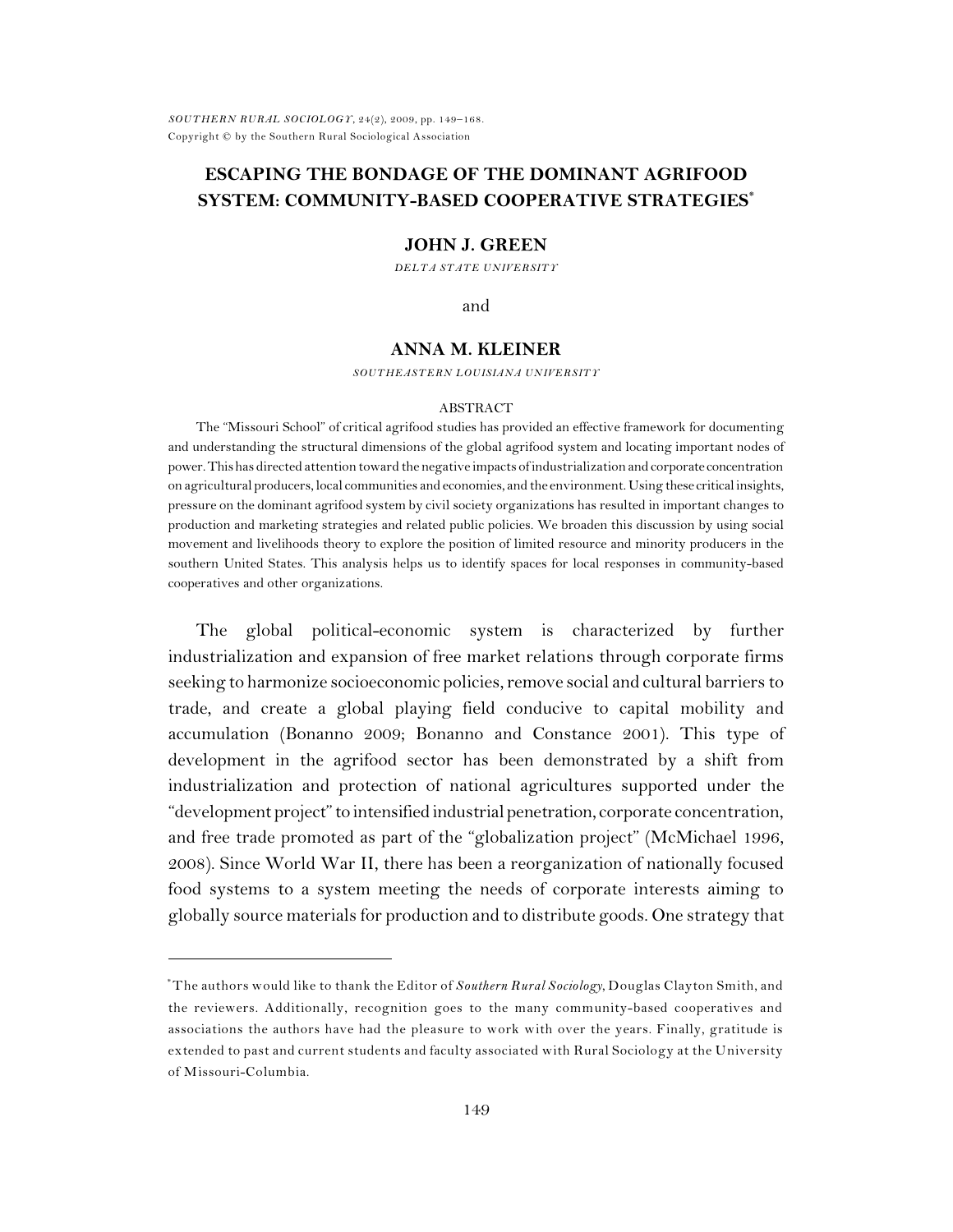illustrates this shift is the creation of "food chain clusters" through horizontal and vertical integration of agribusiness firms solidifying their control literally from the gene to the store shelf (Heffernan, Hendrickson, and Gronski 1999; Hendrickson et al. 2001).

These changes have been challenging for many farm families and communities overall, but it is important to recognize that historic and contemporary structures and processes have negatively affected limited resource and minority farmers in negative ways.<sup>1</sup> The challenges faced by these producers are well documented (e.g., Gilbert, Sharp and Felin 2002; Green 2002; Grim 1995; Jones 1994; Marable 1979; Reynolds 2003; USDA 1997, 1998; Wood and Gilbert 1998). Reviewing an extensive list of documents on the particularly troubling plight of Black farmers, Gilbert et al. (2002) identify the leading causes of farm and land loss as including forced sale of unwilled heir property, limited access to government programs, and racial discrimination from both commercial lenders and government agencies. These challenges are beyond the basic constraints faced by farmers, overall, in trying to produce and sell their goods facing the problems of weather, competition, and ever-changing technology.

Varying analyses of the power of multinational and transnational corporations, the changing role of the state, and opportunities for response and/or resistance by local actors often come from three general positions in the study of agrifood systems: the structuralist perspective, the actor/network perspective, and the critical perspective (see the following sources for illustrations of these perspectives: Arce 1997; Bonanno and Constance 2001; Friedmann 1995; Friedmann and McMichael 1989; Long and Long 1992; McMichael 2008). These perspectives offer a broad conceptual framework for exploring constraints and opportunities in the agrifood system, ranging from the local to global levels.

The "Missouri School" of critical agrifood studies, as characterized in the work of William Heffernan and his many students and colleagues passing through the Department of Rural Sociology at the University of Missouri-Columbia, has

 $\mathrm{^{1}We}$  use the term "limited resource" as a generic reference to those producers/farmers who tend to have low levels of farm and off-farm income, small-scale landholdings, and little financial capital. The U.S. Department of Agriculture provides an operational definition for these producers, using gross sales, farm assets, and operator household income (Hoppe et al. 2007). Our use of the concept "minority" concerns race/ethnicity. In this case, our study is primarily focused on black/African American producers. We do not imply that all minority producers would be characterized as limited resource. Instead, there are overlapping challenges that they face, and it is clear that a disproportionate number of minority producers also have limited financial resources.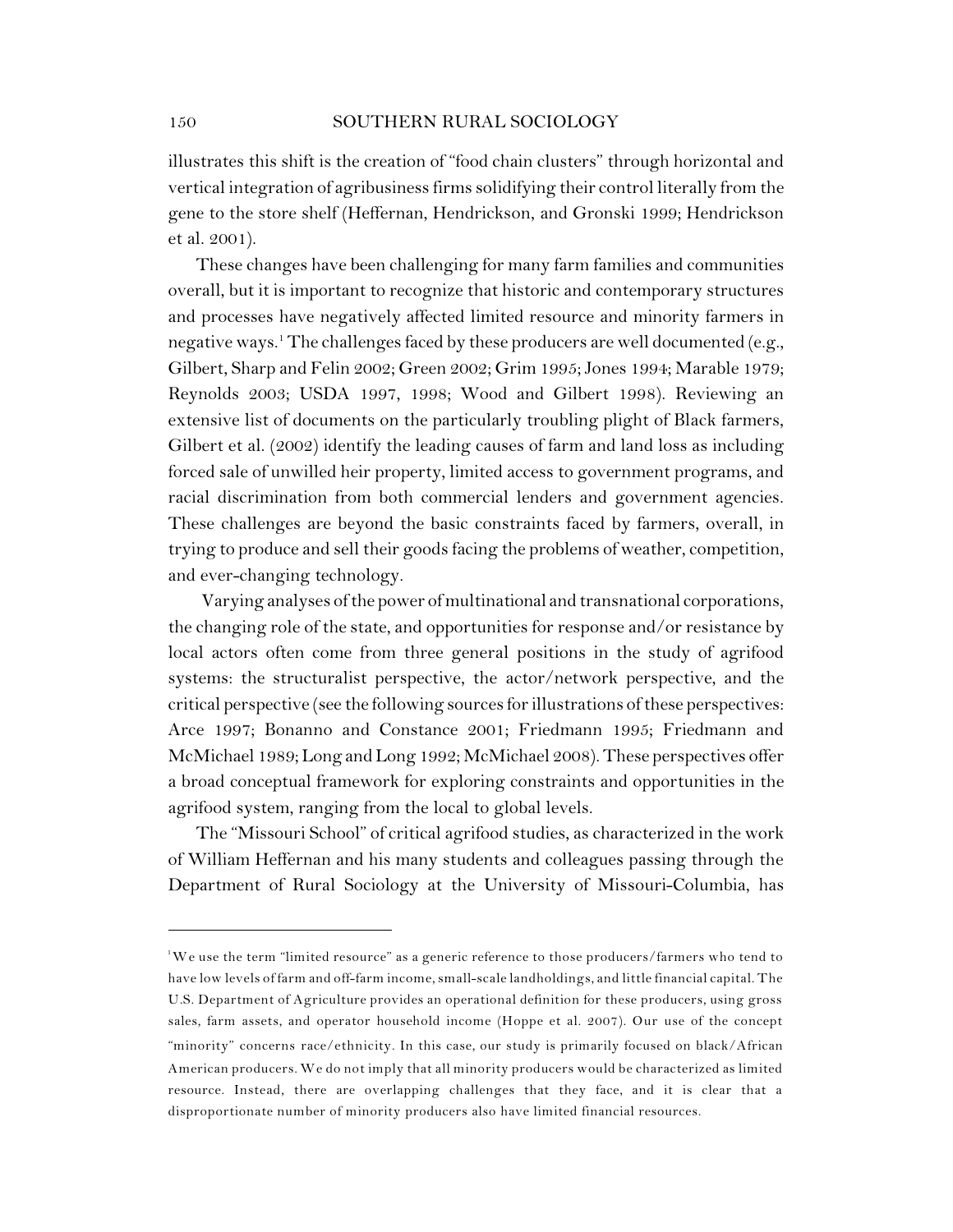presented in some ways a synthesis of these perspectives, adding a heavy dose of complex organizational analysis and progressive populist sentiment. With a commitment to informing collective action, structures are studied, power relationships analyzed, and reforms critiqued with interest in empowerment and pursuit of social justice. The explicit purpose of research and theorizing is to understand prevailing systems and identify spaces where collective action might take place for the construction of alternatives. In other words, as Bonanno (2009) contends, it is a pragmatic approach to scholarship that seeks to inform substantive democracy.

To complement and augment the Missouri School's critique of the dominant agrifood system, the present article focuses on the structure, roles, successes, and challenges of community-based organizations in their response to the prevailing system. We build from Goldschmidt's (1947) and Heffernan's (1972) work where theorizing is to be grounded in research conducted at the local level. More contemporary examples include Hendrickson's (1997) study of community-based food circle networks and Hendrickson and Heffernan's (2002) call for "opening spaces through relocalization" of the food system. In the present article, however, we draw on the insights from several previous studies, cited extensively below, which are focused on limited resource and minority producers and their cooperative organizations in the American South.<sup>2</sup> Much of the literature on responses to the dominant global agrifood system has largely neglected the experiences of black producers in the south. This is unfortunate, given the history of exploitation of agricultural workers dating from slavery. Their experiences and initiatives to develop alternatives are particularly revealing and informative to a much broader movement. As spaces for collective action in response to the dominant agrifood system are identified, practitioners need insights on what has been and can be done within them.

## LIVELIHOODS AND SOCIAL MOVEMENTS

Social movement and livelihood systems literature may be used in combination with the Missouri School framework to augment our understanding of agrifood systems. Livelihood strategies result from processes of continuous construction of

<sup>&</sup>lt;sup>2</sup>It is fitting that this paper concerning application and the future of Heffernan's work address community-based cooperatives in the south. One of the graduate students he worked with early in his career, Carol Prejean Zippert, wrote her master's thesis studying such efforts in Louisiana (Zippert 1969). Carol and her husband John have been major leaders in the community-based cooperative movement, work that continues to the present time.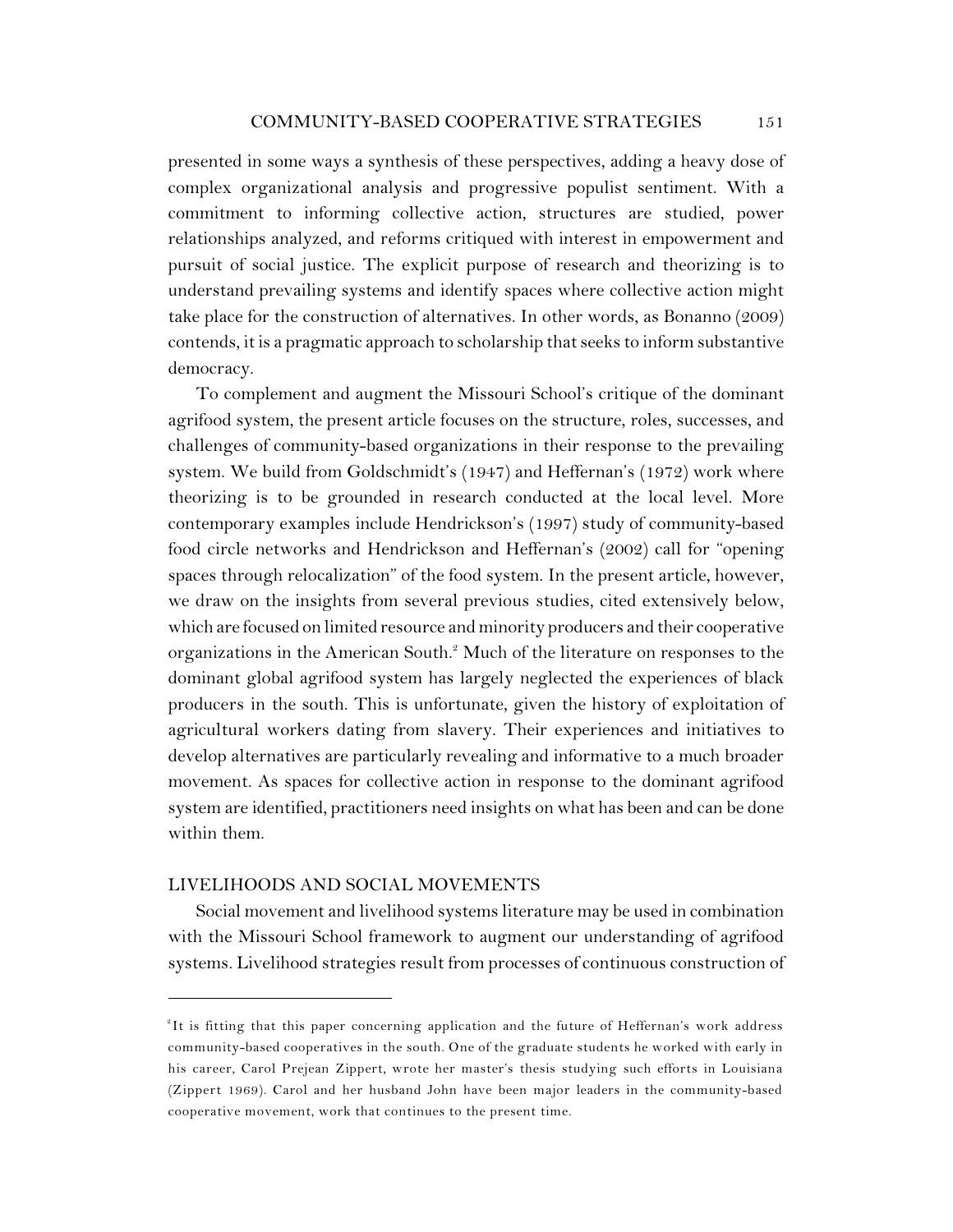social, cultural, and political-economic relations within communities and broader social institutions. People interact to meet their needs (Bebbington 1999; De Haan 2000; Hall and Midgely 2004). Threats and opportunities to livelihoods originate partially from political-economic and ecological restructuring. Access to or exclusion from a variety of resources can shape producers' and their communities' capabilities to handle short-term shocks and long-term stresses. This may occur through numerous mechanisms, including attempts to build alternative organizations and institutions (Bebbington 1999; De Haan 2000; De Haan and Zoomers 2005; Green and Kleiner 2009). Global processes and national policies influence which pathways are available and who has access to the assets that enhance people's individual and collective capacities to respond to broad-based social change, such as globalization of the agrifood system (Green and Kleiner 2009). When challenges arise because of limited resources in the face of economic restructuring, people will often organize to make demands on the government apparatus and economic leaders. If they fail to serve people's needs, collective action might also take place through grassroots groups and networks to construct alternative, hopefully more responsive institutions. These processes are evident in the historical development of community-based organizations, including cooperatives, by limited resource and minority producers.

In theorizing the concept of community development work, Bhattacharyya (2004) maintains that it consists of responses to broad-based processes of social change where solidarity and agency have been eroded. People often mobilize and organize at the community level to take action to gain/regain what they value. As part of a social movement, community development may be viewed as "*collective action for solidarity and agency in a particular place that often expands to involve a range of formal and informal groups working between and across places*" (Green 2008: 51, emphasis in original).

Social movements can build fromcollective action to involve a wide combination of individuals, informal groups, formal organizations, and networks across time and space (Buechler 2000; Green 2008; McAdam 1999). The work of social actors extends beyond specific ends to incorporate broader agendas. Efforts to define and implement the best means to achieve these goals are often contested, both from within and outside the social movement (Green 2008). Buechler (2000) maintains that social action and social movements take place at multiple levels of reality, and there are structures and cultural constraints created, recreated, and transformed by social actors. To more clearly understand dimensions of social movements, Green (2008:53) reviews the literature (especially: Buechler 2000; McAdam 1999;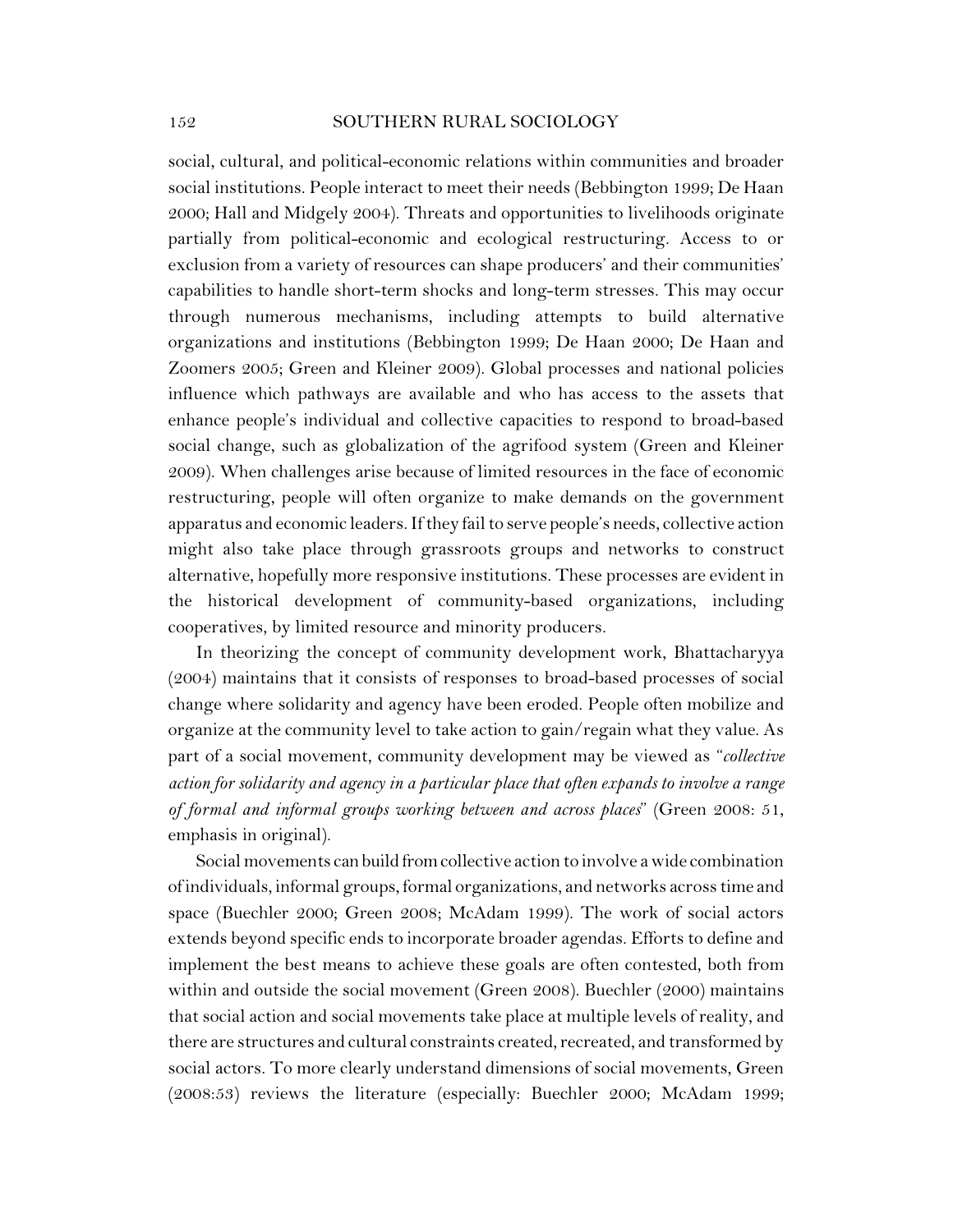McAdam, McCarthy and Zald 1996) and summarizes three dimensions of collective action and social movements:

- (1) Political-economic constraints and opportunities influencing responses to broad historic processes of social change;
- (2) Mobilization and organization, which focuses on the processes by which leaders can inform and persuade others to commit to a cause and participate in a range of activities, and how the processes through which people interact over time help to develop a deeper understanding of a movement and its goals and the actual work toward realizing those goals through informal and formalmechanisms (i.e., accessing resources, organizationalinfrastructure, inter-organizational communication); and
- (3) Grievance and collective action frames that evolve out of cultural struggles over meaning and identity, material conditions, and resources.

# COMMUNITY-BASED SOCIAL MOVEMENT RESPONSES TO THE GLOBAL AGRIFOOD SYSTEM

The globalization project is largely directed by political-economic institutions—including corporations, the World Bank, International Monetary Fund, and World Trade Organization (WTO)—that are unaccountable to many people who experience the costs of globalization in their everyday lives (McMichael 2008; Stiglitz 2006). McMichael (2008) emphasizes the importance of social movement responses in shaping more humane and sustainable alternative forms of development.

Some agricultural producers and their communities bear the burdens of increased industrialization, corporate concentration, and international competition within the agrifood system (see, for example: Goldschmidt 1947; Heffernan 1972; Kleiner 2004). In the realm of production, many costs are borne by limited resource and minority producers, including African Americans. These producers in the U.S. face similar constraints to development as those confronted by small-scale producers worldwide (Green and Kleiner 2009). They must compete with large, highly capitalized, technologically-intensive farms and corporate consolidation, while there remains a dearth of agriculture and rural development policies and programs with the specific intent of assisting limited resource enterprises. Research shows that while limited resource producers might like to participate more in the traditional commodity programs utilized by many mainstream farmers, they are often even more interested in better access to information, low-interest credit, and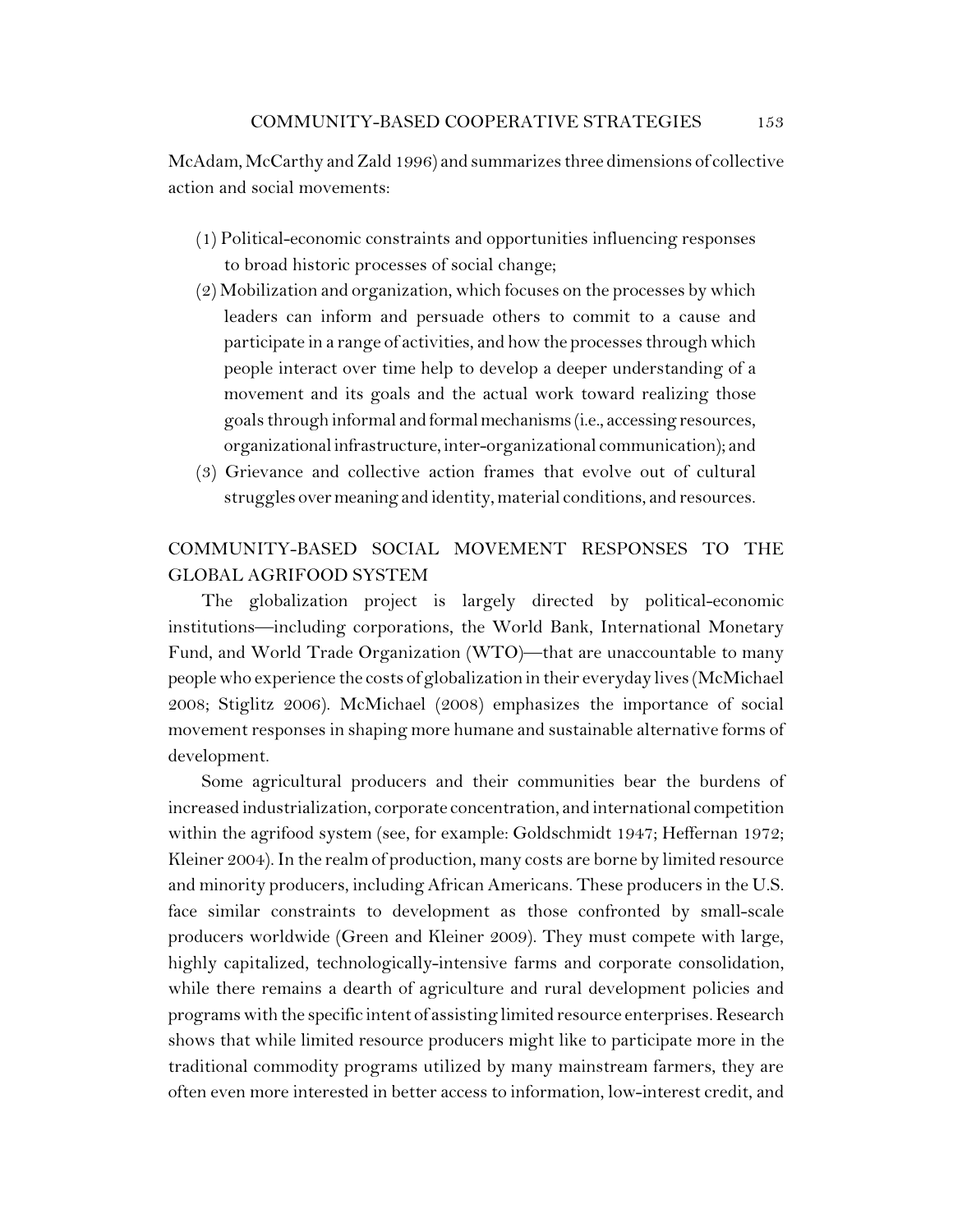assistance with developing alternative markets (Green 2001, 2002; Kleiner and Green 2008).

There have been various types of responses to globalization that attempt to create alternative structures, processes, and institutions. A few examples are monetary exchange schemes, support for local family businesses, farmers markets, community-supported agriculture (CSA), food circles, food policy councils, and food security efforts (Allen 2004; Hendrickson 1997). These efforts contain some elements of traditional local economic development, but they are often articulated as alternatives to the dominant system. Of course, this is not an entirely new phenomenon. The history of cooperative organizing demonstrates the push and pull between dominant and alternative systems.

Our analysis here focuses on community-based organizations, including cooperatives and related groups, in the southern U.S. developed to address the needs of limited resource and minority producers. We discuss how they have formed, evolved, and continue to function as part of a broad social movement in response to the pressures of the dominant agrifood system. Given that this article is largely conceptual in nature, we draw heavily from numerous existing studies (see for example: Green 2002; Green and Kleiner 2009; Green and Rikoon 2003; Kleiner and Green 2008; Marshall and Godwin 1971; Reynolds 2003; Ulmer 1969) to make our points. We use these studies to briefly sketch out an argument for the relevance of exploring community-based groups' attempts to organize alternatives in the face of the dominant agrifood system. Better understanding their structures, strategies, successes, and challenges in a historical perspective may prove insightful for those of us working on the construction and critical evaluation of alternative socioeconomic arrangements in this global age.

## THE COMMUNITY-BASED COOPERATIVE SOCIAL MOVEMENT

Community-based cooperative (CBC) efforts are part of contemporary social movement responses to the industrialization and globalization of the agrifood system, yet documented examples of these organizations in U.S. agriculture date back to the 1800s. Small-scale, limited resource and minority agricultural producers organized cooperatives that provided for many social and economic needs of their communities when denied services from government institutions and access to markets controlled by elite large-scale producers and major corporations.

As described by Green (2002; also see Green, Green and Weaver forthcoming), CBCs share similarities with traditional producer and consumer cooperatives with their emphasis on member ownership, democratic control (one person, one vote),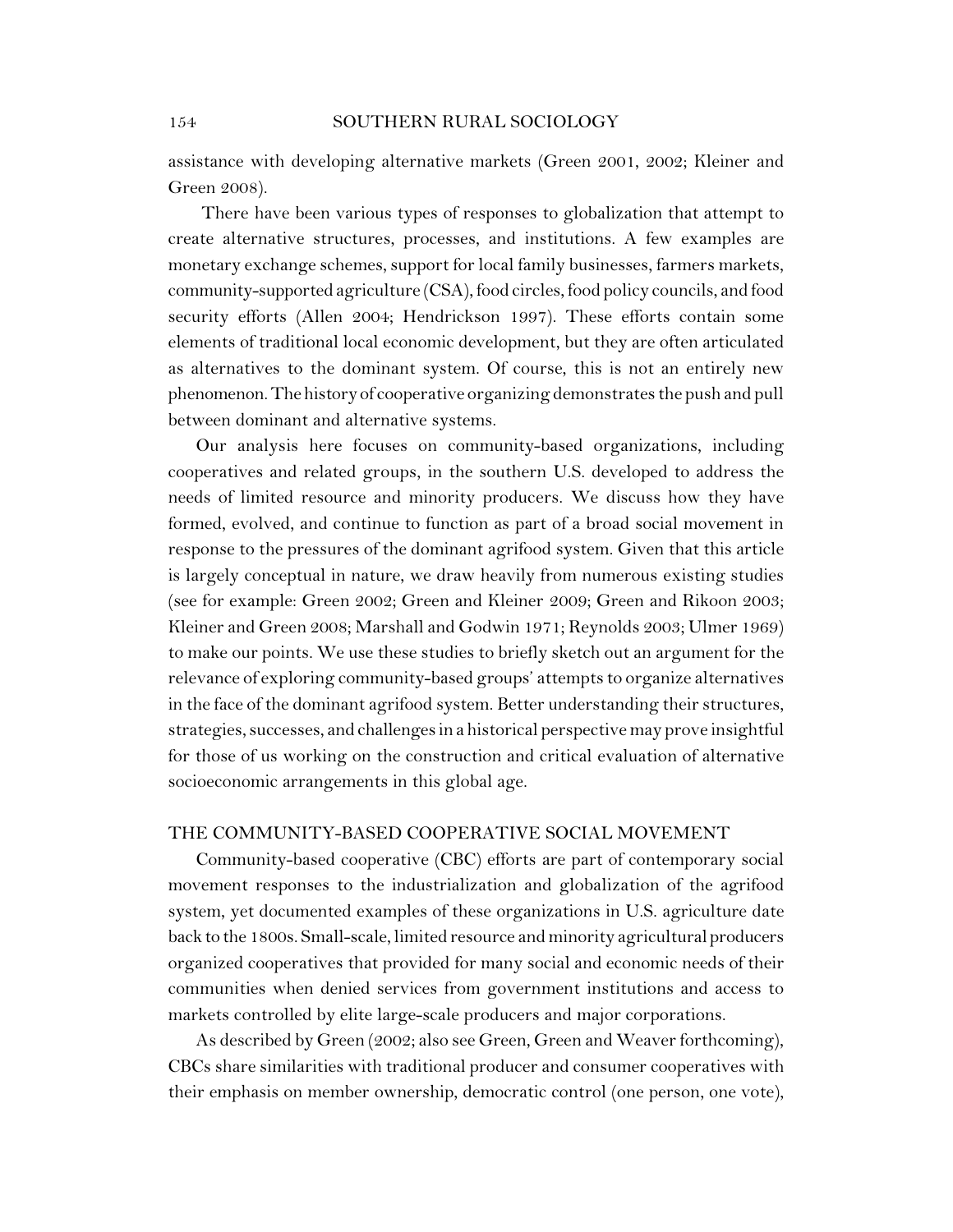limited return on investment, and patronage refunds. Many of these organizational characteristics were influenced by those developed through the Rochdale cooperatives formed in England during the 1800s. In fact, the Rochdale principles of cooperative organization permeate much of the institutional field of cooperatives, at least in theory.

A bit different from their larger-scale, commodity specific counterparts in mainstream agriculture, community-based cooperatives are typically focused on specific neighborhoods, towns, or counties, generally have a small membership base (around 30 or fewer families in our studies), and they often express a broad social agenda, amplifying their roots in workers struggles and the Civil Rights Movement. Many of these organizations are legally chartered as cooperatives, while others are nonprofits. Some of them are informal self-help groups. Marshall and Godwin (1971:76) utilize the concept "community development cooperative" to include those organizations run on cooperative principles in the local context but are difficult to classify in particular sectors. In all, they often work for the survival and improved quality of life for farmers, families, and communities traditionally underserved by mainstream private businesses and government agencies.

Under a variety of names, "poor people's cooperatives" are traced to having originated in the late 1800s, as small farmers and sharecroppers faced competition with their larger-scale counterparts in combination with high costs for inputs, low commodity prices, and the crop lien system (Marshall and Godwin 1971) where producers mortgaged future crops for access to supplies and credit. Furthermore, sharecropping and tenancy arrangements created major power differences between landowners/managers and those who regularly worked the soil. As Fite (1984) argues, these were not simply economic arrangements. They were used as the basis of social control by the elite over both blacks and poor whites. Black producers had to combat these challenges along with the historical legacy of slavery, renewed restrictions on mobility of the post-Reconstruction Jim Crow era, opposition to black-owned businesses and land, and institutions hostile to serving them (Marable 1979).

Early on, many otherwise progressive southern cooperatives only allowed white members. However, the Colored Farmers Alliance and Cooperative Union had black members and sought to address the mutual interests of small farmers, sharecroppers, and hired laborers (Marshall and Godwin 1971). First organized in Arkansas, the Southern Tenant Farmers' Union (STFU) was established in response to laborers and sharecroppers being pushed off the land. Some white planters had responded to the Agricultural Adjustment Act (AAA), a New Deal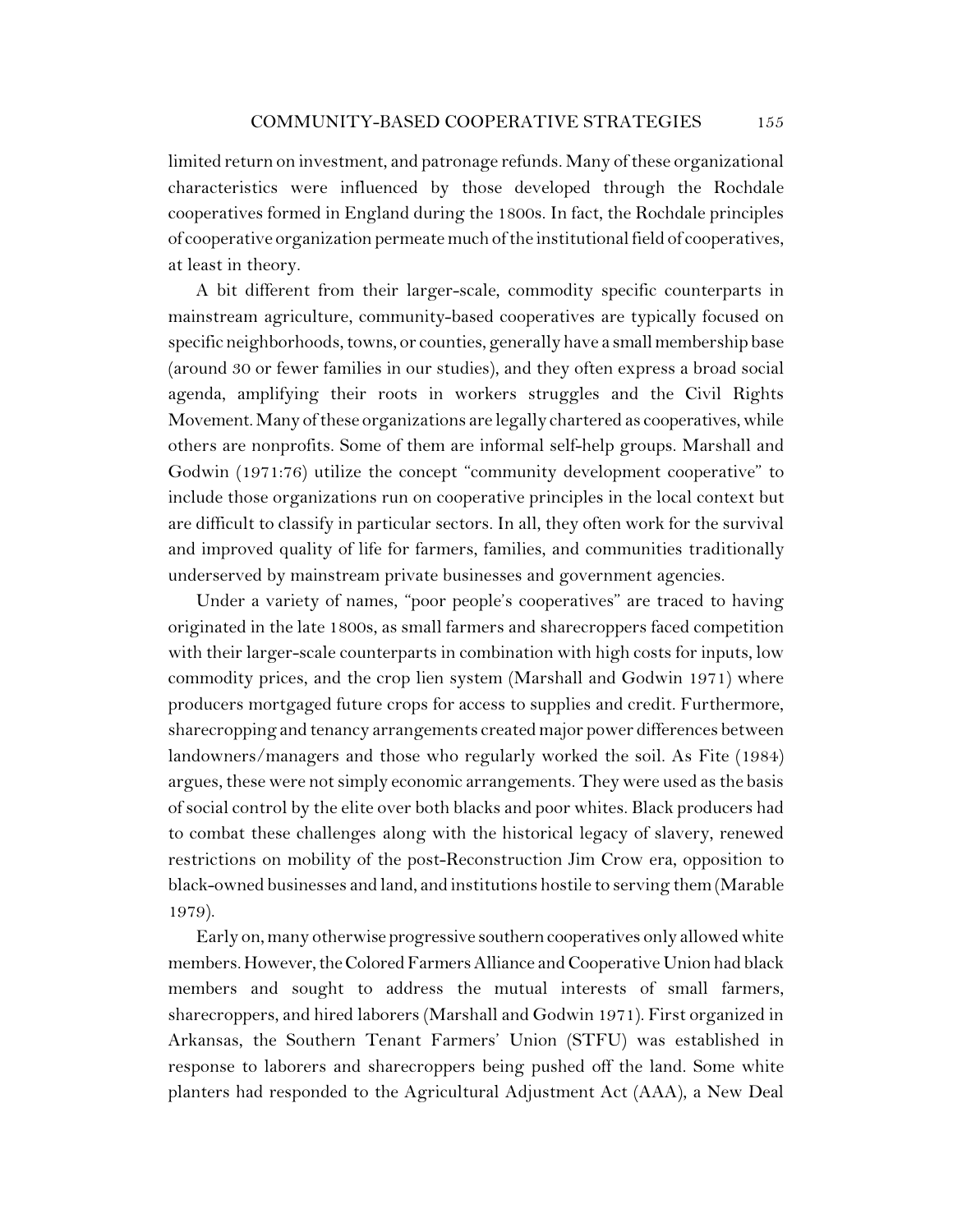policy to limit overproduction and help spur recovery from the Great Depression, by pushing workers off the land as they became idle along with the fields. STFU, cooperative organizers, and some progressive policy makers advocated for rules to provide payment to workers, expand services, and create the U.S. Department of Agriculture's FarmSecurityAdministration in 1937. This agency eventually helped displaced workers by creating resettlement communities and developing cooperative businesses (Marshall and Godwin 1971). Some cooperative organizations started during this time helped set the stage for future mobilization efforts (Green 2002).

With the Civil Rights Movement came another great push toward the development of CBCs, resulting in the so-called "New Poor People's Cooperatives" (Marshall and Godwin 1971; Ulmer 1969). As accomplishments in voting rights were made and public accommodations were achieved, some community organizers proactively turned their attention toward what they viewed to be the next steps in a broader struggle—economic empowerment and justice. With this attention, agricultural and consumer cooperatives were organized across the South. Their focus on empowerment in the social and economic spheres was innovative. These cooperatives often included participants representing rural and urbancommunities, producers, consumers, churches, and civil rights groups, essentially representing a broad-based and diverse social movement. Pursuing a range of social changes, they were grounded in the historical context of power inequity. As Father A.J. McKnight, a leading figure of the movement, stated (McKnight 1992:32; also quoted in Green 2002:105):

Why the cooperative movement? The essence of slavery deals with two questions—who owns and who controls. These questions are concerned with internal control such as the ownership of your mind, your thinking and your identity as well as primarily control of your livelihood. Black folks will never be free until they own and control. Economics is a very important part of who owns and controls and cooperatives are important because they deal with group ownership of capital.

Cooperatives pooled resources to purchase supplies, combined produce to sell to buyers, and formed credit unions for savings and to supply much needed credit. Several CBCs combined forces to create umbrella cooperative and/or nonprofit organizations to more effectively serve the diverse interests and needs across the southern region. Lead among them was the Federation of Southern Cooperatives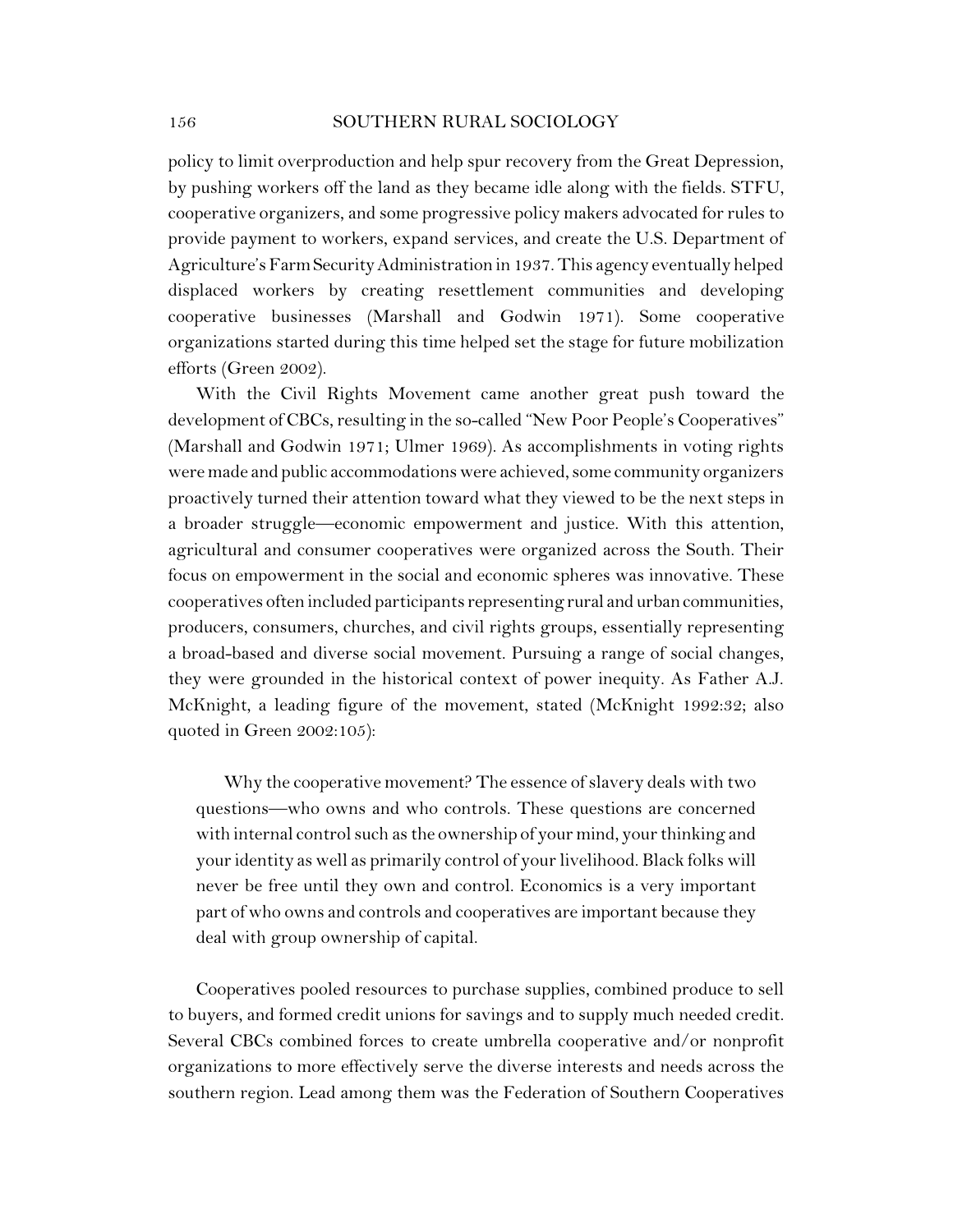(now known as the Federation of Southern Cooperatives/Land Assistance Fund), an organization established in 1967 as the outcome of a meeting of twenty-two CBCs and other organizations to address common needs. Through capacitybuilding and advocacy work, these organizations have achieved long-term sustainability. For example, the Federation operates the Rural Training and Research Center in Alabama, where people can gain agricultural, cooperative, and credit union training. As a state-level affiliate of the Federation, the Mississippi Association of Cooperatives (MAC) was founded in 1972 to focus on assisting limited resource and black farmers, their families, and their communities. MAC has since worked with a variety of other cooperatives in Mississippi that organize and operate farmers markets, grow and sell alternative products, and market specialty products through a diverse array of outlets.

Sharing many similarities with the Federation of Southern Cooperatives/Land Assistance Fund, the Rural Coalition/Coalición Rural emerged in 1978 as a network of nonprofit groups focused on local-level change and CBCs in the US and Mexico. These organizations active in antipoverty, civil rights, and environmental efforts wanted to develop solidarity among people from different regions, ethnic/racial groups, and gendersto work with each other (Green 2002; Green and Rikoon 2003). This diversity also included farmworker organizations from across the United States.

The Rural Coalition was involved in debates regarding the North American Free Trade Agreement (NAFTA), Central America Free Trade Agreement (CAFTA), and the World Trade Organization (WTO). Being active in this discussion has served as a crucial avenue for building relationships between existing member organizations as well as reaching across borders. Through this process, the Rural Coalition has become an active leader in bridging international agrarian, farmworker, cooperative, fair trade, and sustainable agriculture movements. It has articulated a broad-based critique of the globalization project as one that is deeply rooted in a long history of inequity, inequality, and injustice (Green and Kleiner 2009; Green and Rikoon 2003).

Organizations such as the Federation and Rural Coalition profess that they are opposed to the neoliberal agenda of market dominance through the removal of social and political protections and undemocratic decision making processes. They characterize their response as a movement for achieving sustainable livelihoods in a more socially just manner. Their view of "globalization" translates into social action thatis communal, interdependent, and consists of grassroots-level power and participation (Green 2002; Green and Rikoon 2003).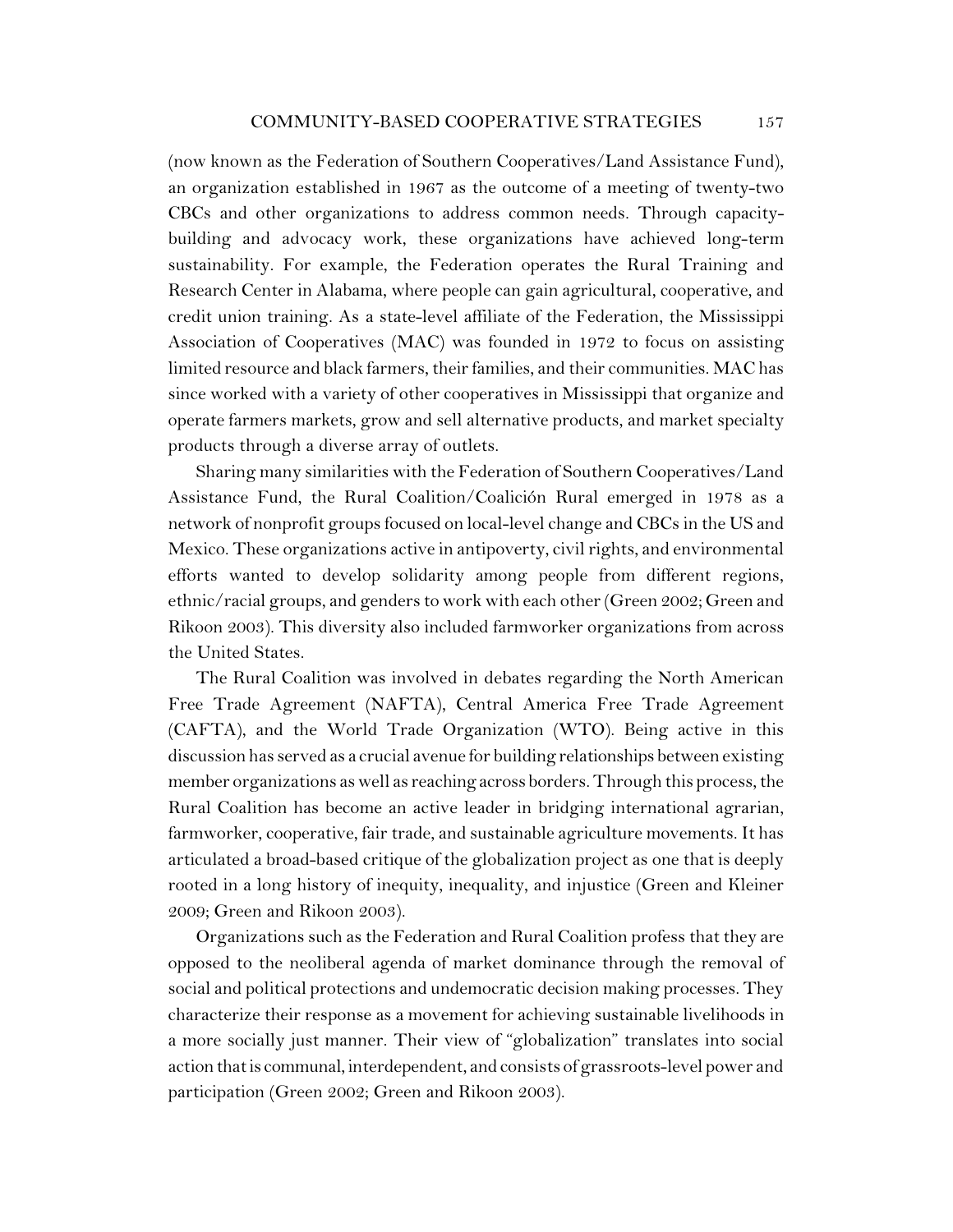Presenting their work at the twenty-fifth anniversary celebration of the Rural Coalition, Green and Rikoon (2003) label the overall CBC movement as consisting of a collection of cooperative groups that organized and pushed for political rights, community development, and livelihood security. The groups created alternative markets, utilizing roadside stands, farmers markets, and rural-urban connections. The movement bridged struggles to achieve counter-hegemonic status by addressing the need for reform of the state apparatus and the benefits that it provides to the more powerful in society while simultaneously organizing alternative institutions to mediate structural changes and provide assistance to the disenfranchised.

## SUCCESSES AND CHALLENGES

Authors have summarized several components of both successes and challenges within the CBC movement across time (Green 2002; Green and Rikoon 2003; Kleiner and Green 2008; Marshall and Godwin 1971; Reynolds 2003; Ulmer 1969). A primary purpose of the CBC movement has been to create self-help organizations for poor, rural, and largely minority communities to mediate the impact of the political and economic forces and achieve more secure livelihoods. These groups have attempted to institutionalize empowerment through working models of alternative institutions in which they could participate in substantive decision making. Because dominant institutions, including those in the market and government (especially the U.S. Department of Agriculture), often fail to meet people's needs, CBCs engage in social movements to construct alternative organizations, networks, and institutions. Their values, rules, and norms include solidarity, cooperation through democratic decision making, and a commitment to communities of place and interest.They do not expressly or radically negate market relationships, but they do seek to re-embed them in broader social and environmental relations that they consider to be fair and morally just.

Over time, CBCs have served important functions at the local level, but to have more influence on broader social change, they had to organize into larger, associations and networks such as MAC, the Federation, and Rural Coalition, among others. These larger groups then served as mediating institutions. Through these networks, individual organizations could more effectively connect their work at the grassroots level to macro-level structures and processes.

Successes go beyond grassroots development efforts to influence national level policies, programs, and procedures. Best known was the role that organized black farmers played in gaining attention to past discrimination and the needs for justice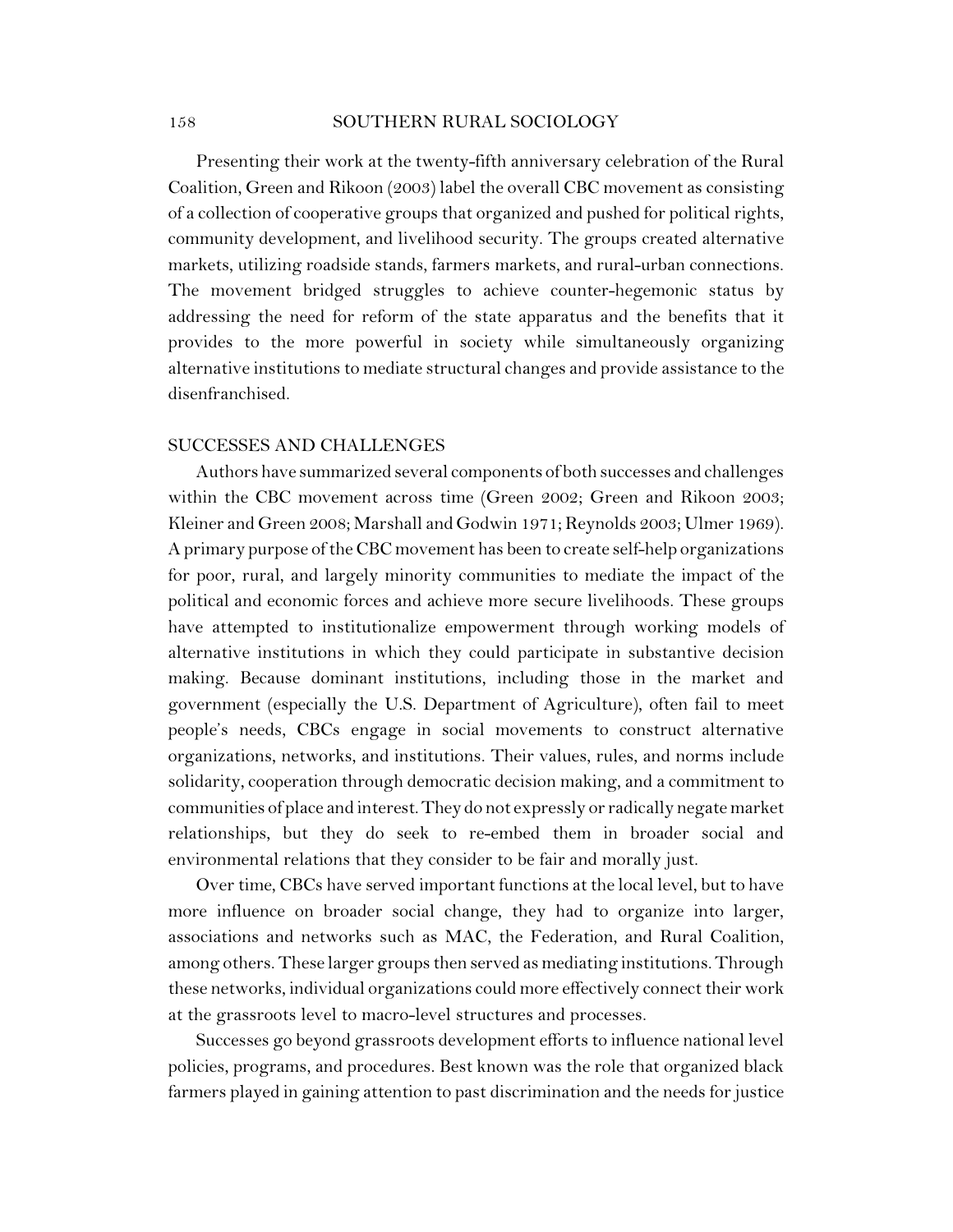leading to settlement of the *Pigford v Glickman* (1999) class action case where people claiming past discrimination sued the U.S. Department of Agriculture. Through their mobilization, organizing, and advocacy efforts, as well as their ability to demonstrate field-based successes,CBCs and their larger networking organizations also had significant input in constructing more progressive alternatives. This included involvement in critical commissions to study and make recommendations regarding the plight and future survival of underserved producers, such as the National Commission on Small Farms and the Civil Rights Action Team (USDA 1997, 1998).

Furthermore, although the last several federal farm bills have extended many programs destructive to limited resource and minority producers and rural communities, there were some advances made in the direction of access and equity in government programs. A long list of accomplishments includes: establishment of an Assistant Secretary for Civil Rights in the USDA; development and implementation of uniform procedures for nominating and electing Farm Services Agency Committee members and counting ballots; public reporting of target and actual county-level USDA program participation rates; and establishment of a volunteer minority farm registry. In partnership with numerous other organizations from a broad range of backgrounds (e.g., sustainable agriculture, community food security), they also promoted the establishment and funding of programs that are of great benefit to these farmers such as the: Outreach and Technical Assistance Program for Socially Disadvantaged Farmers and Ranchers Program (section 2501 of the 1990 Farm Bill); Community Food Projects Program that focuses attention on linking producers and consumers in local food systems; Women, Infants and Children (WIC) Farmers Market Nutrition Program; and the Senior Farmers Market Nutrition Program. Additionally, they have pushed for ongoing dialogue between the community-based organizations and the USDA through its Annual Partners Meeting.

Despite the collective strength exhibited by CBCs, traditionally-underserved producers continue to face challenges with establishing alternative marketing and production systems, accessing insurance as a tool for managing risk, and realizing benefits from the typical farm and food policies that often support a few of the largest, highly mechanized, and capital-intensive farms.

Utilizing a participatory/action research approach to identifying and documenting these challenges and possible responses, the Rural Coalition conducted focus groups across the nation, including sites in the southern U.S., to inform the 2002 Farm Bill (Green 2001, 2002). Kleiner and Green (2008) followed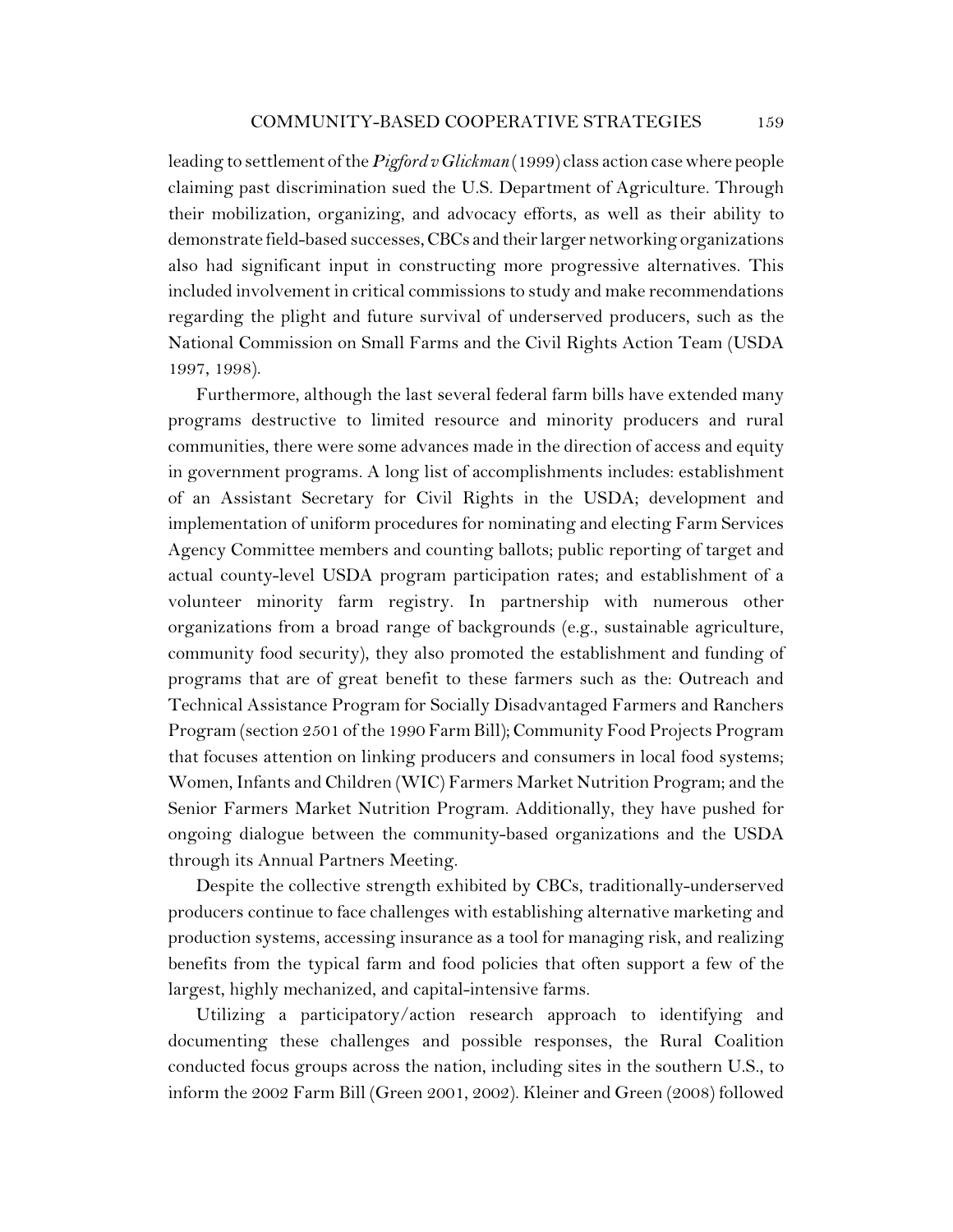this work in partnership with MAC and Heifer Project International by conducting focus groups with members of community-based organizations in Mississippi and Louisiana. The project participants discussed existing and desired customer bases and market outlets and the opportunities and challenges associated with each. They also explored the meaning of sustainable agriculture and what resources exist and/or are still needed to achieve this approach to production. These studies highlighted common barriers to pursuing alternative markets, such as land insecurity, lack of affordable credit, and limited markets. Many of their participants called for greater collaboration between individual producers and community-based organizations to overcome these challenges. Producers expressed the desire to use more sustainable production techniques, but to establish these techniques, the producers need funding, training, technical assistance, and some assurance that the economic benefits have the real potential to outweigh the risks associated with changing from conventional to sustainable production (Kleiner and Green 2008). Regulations associated with expanding alternative markets also need to be adequately addressed, for many producers have experience with "red tape" as a hindrance to change.

These challenges are problematic, not only for individual producers and their families, but for their organizations as well. In all, there is a contemporary continuation of the struggle highlighted by Marshall and Godwin (1971: 85) in their assessment of the New Poor People's Cooperative Movement. They wrote that, "Low-income cooperatives have been very fragile organizations mainly because they are made up of small farmers who are having great difficulty maintaining their competitive positions." If anything, competition in this contemporary global era has deepened CBCs' economic insecurity.

In addition, loss of farmers overall and the low number of rural youth interested in pursuing agriculture as a livelihood threaten the stability of rural communities and alternative systems.ManyCBCs have active youth organizations. However, the ever-changing economy limits their livelihood opportunities in rural areas. Even if youth have the education and skills to be successful at establishing and managing more innovative, alternative production systems, they still need the necessary land, labor, and capital to get started and be profitable over time. Even when they do pursue this trajectory, their options for acquiring supplemental income in rural areas also continue to diminish.

Challenges go beyond the level of individual cooperative organizations to encompass the entire cooperative sector. Primarily, we must acknowledge that throughout the history of CBCs in the southern United States, they have faced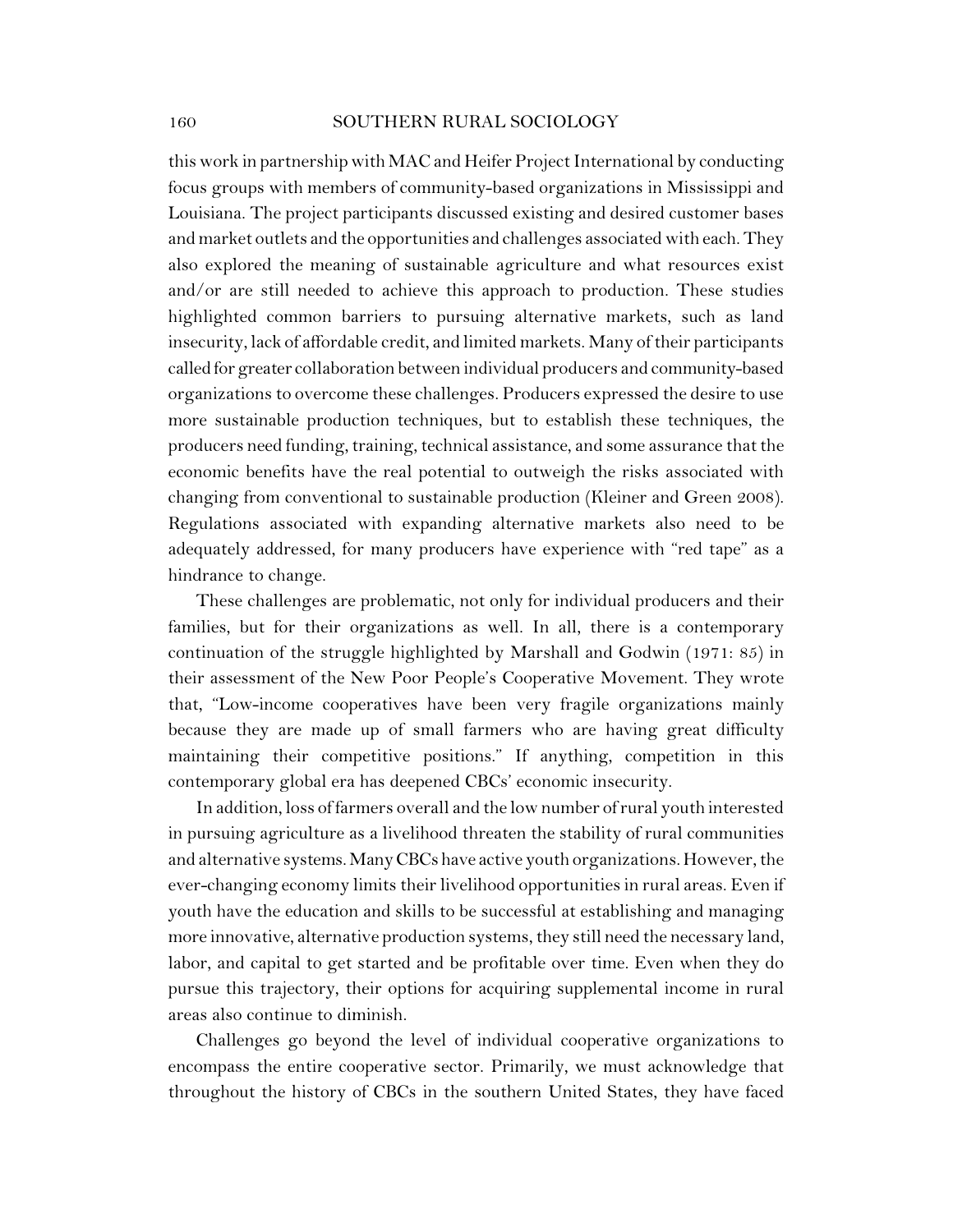continual pressures on their mere existence.Opposition by conservatives, especially large-scale white landowners and business owners, has been based on the cooperatives' socialistic leanings and support for racial integration (Bethell 1982; Marshall and Godwin 1971). This has led to situations whereby organizations have had to take a defensive stand, deflecting time and effort from their more progressive and proactive interests (Bethell 1982).

Secondly, recognizing that these groups do not exist in a vacuum is important. They mobilize and organize within the context of the dominant agrifood system, thus experiencing competition and pressure to conform. As McMichael (2008) notes, while social movements can shape the development process and existing structures, the dominant development process also shapes social movements. For instance, as with other initiatives that begin expressly as alternatives but are successful and grow in scale, cooperatives that are profitable have the potential to be co-opted by larger more mainstream cooperatives and corporations. In other words, they have the potential to become victims of their own success and lose their role as alternative organizations.

Thirdly, although originally developed as self-help and activist organizations, many of these groups have become highly professionalized and bureaucratic. This has helped to increase their capacity, management, and efficiency in the need to serve many producers, a significant advancement since the 1960s when analysts viewed them as needing much greater management (Marshall and Godwin 1971; Ulmer 1969). Simultaneously, professionalization and bureaucratization have resulted in larger groups and greater dependence on grants and contracts from government agencies and private foundations.

In many ways, CBCs and their networks have followed the path of organizational isomorphism (DiMaggio and Powell 1983).<sup>3</sup> As a field of organizational/institutional activity, groups become increasingly homogenized. Arguably, their tendency toward similarity results from the influence of political relations and concerns over legitimacy, responsesto an uncertain environment, and professionalization (DiMaggio and Powell 1983).

Many community-based groups and their associations are attempting to fill the gaps in services left by government agencies. This is very important for underserved areas, but it also creates a problematic situation for social movement actors. Community-based groups are crucial for the expansion of services to limited

<sup>&</sup>lt;sup>3</sup>The authors thank one of the reviewers for suggesting this connection. For recent use of the isomorphism concept, see Ransom (2007).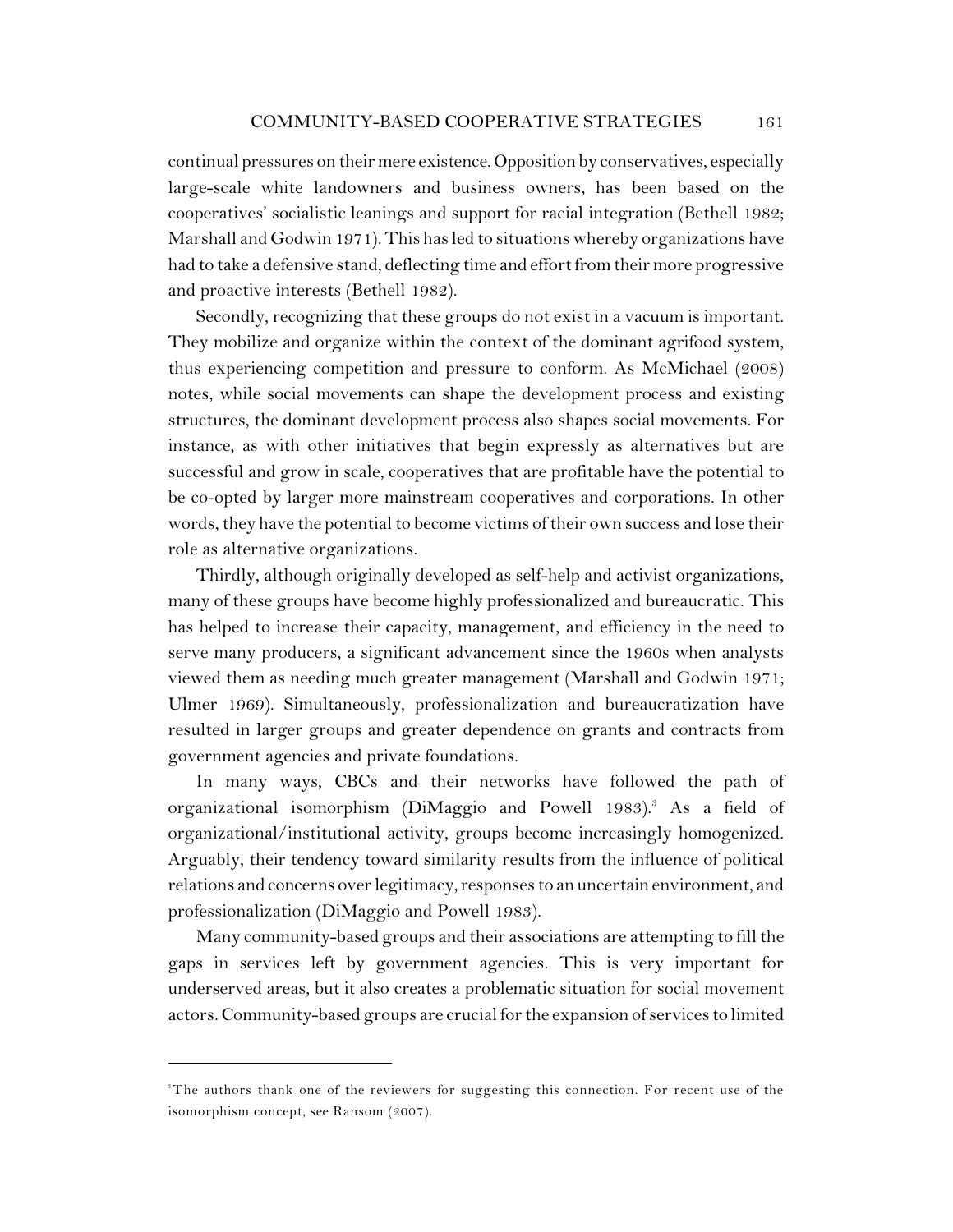resource and minority producers, yet their ability to advocate for structural changes is hampered by having to respond to the needs, whims, and political concerns of funding organizations.

# THE IMPORTANCE OF COMMUNITY-BASED COOPERATIVES TO FUTURE RESPONSES

The Missouri School approach to the study of agrifood systems asks us to direct attention toward complex organizations, structural arrangements, and power dynamics, while simultaneously identifying spaces for alternative action. Typically used in the critical study of corporate concentration and the subsequent impact on farmers, families, and rural communities, we have argued for augmenting this approach with livelihood and social movement theories to explore social change initiatives originating at the grassroots level. In other words, we are seeking to assess these real-world efforts of people trying to break the bondage of the dominant agrifood system.

Mere attention to alternatives to the current dominant agrifood system is in no way novel. Several other researchers have done interesting and informative work, including those from within the Missouri School (Hendrickson 1997), as well as those coming from different yet compatible critical frameworks (for example, see: Allen 2004). Studies of farmers markets, community supported agriculture, and fair trade regimes have been enlightening. Our attention to community-based cooperatives, however, does add animportant element to the broader understanding of the field of alternative agrifood movements. These organizations, of which we have provided only a cursory overview, have endured over a long time and continue to arise repeatedly. Critical assessment reveals their weaknesses and flaws, yet the adaptability and persistence of this organizational form warrants attention. There is much to be learned.

The CBCs demonstrate the importance of grassroots mobilization and organizing in attempts to develop alternatives. As found in many community development efforts, people who have historically been disempowered, excluded from decision making processes, and underserved by existing institutions can and will often lead at the forefront of a movement. By working to address people's material and experiential needs, these groups have achieved success in providing access to immediate necessities such as credit, supplies, and markets in a manner organized around principles of cooperation and justice. That they have faced numerous challenges and sometimes fail to meet their founders' lofty expectations because of internal problems and external pressures does not discount the fact that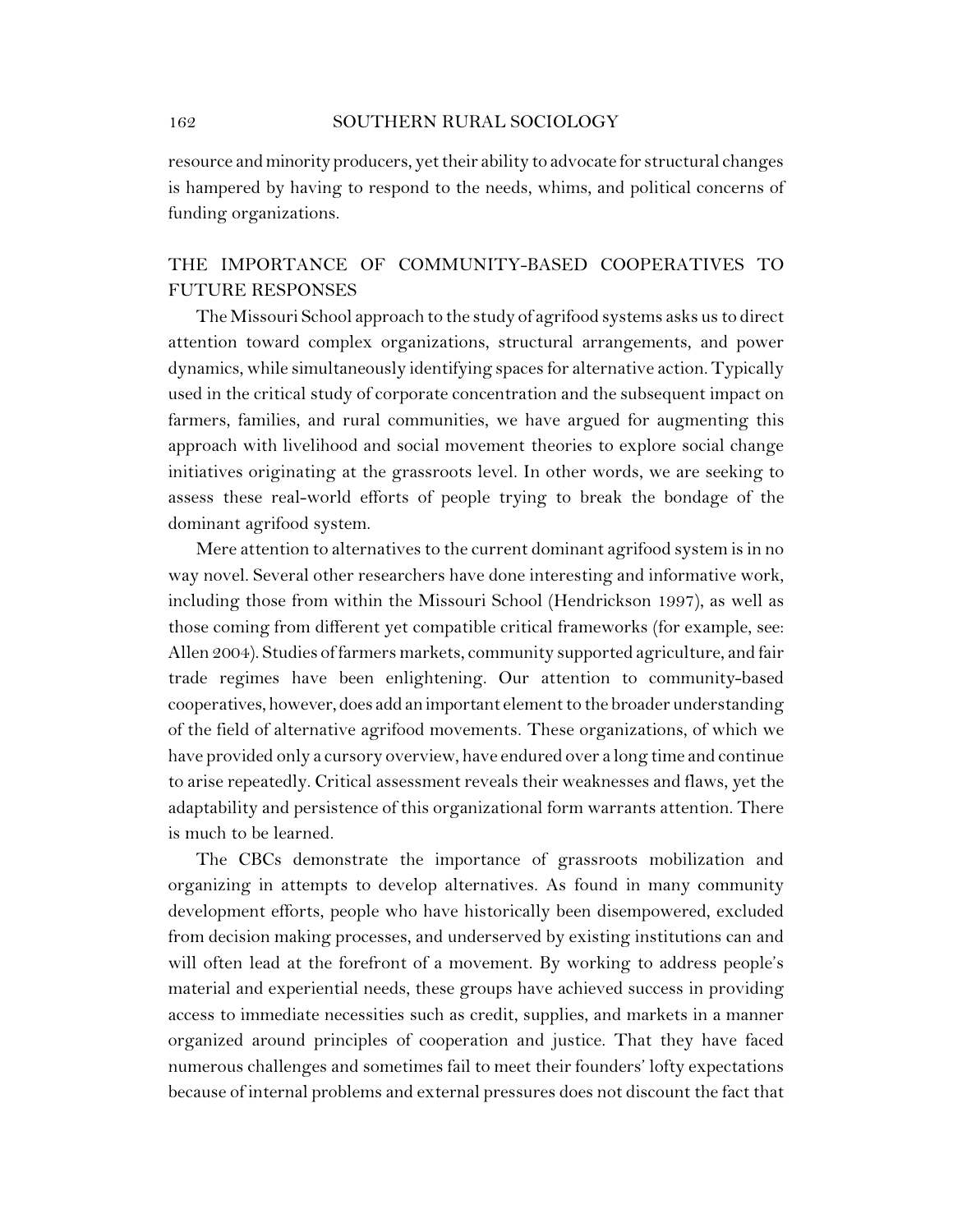they have served in places and at times when other organizational responses were limited.

Many of these groups have successfully expanded their participation in decision making processes and have increased their legitimacy on these fronts, especially as they further coalesced into federations and coalitions representing a larger and often more diverse constituency. In the American south, limited resource and minority farmers have used community organizing strategies to obtain acceptance by government agencies as legitimate farmers parallel with efforts to organize a variety of self-help cooperative groups and credit unions (Green 2002).

CBCs have mobilized and organized in a variety of ways. Civic groups and churches have often provided a foundation upon which collective action has emerged, such as in the Civil Rights Movement. Heffernan and Missouri School theorists are clearly occupied with organizational structure in studying corporate control of the dominant food system. Similarly, analysts interested in alternatives should be equally concerned with organizational arrangements. As Green (2008) maintains from his review of the broad field of relevant literature, the shape and structure of organizations, and the shape and extent of their networks for leadership, membership, funding, etc., are important to the legitimacy and success of a movement. Numerous substantive organizational forms follow ideal-type structures, such as nonprofits, community development corporations, and cooperatives. Organizations with greater participatory mechanisms may over the long run be more adaptable and effective than rigid hierarchical organizations. Remaining somewhat independent, these diverse organizations can work together on similar issues and bring together compatible constituencies, thus forming solidarity networks. This has been demonstrated by CBCs working together to promote the interest of minority and limited resource farmers through organizations that have withstood the test of time, such as the Federation of Southern Cooperatives/Land Assistance Fund and the Rural Coalition.

Community-based groups have already demonstrated the importance of collective action in constructing alternative institutions given prevailing structures and power dynamics. For instance, limited resource and minority producers engaged with each other to construct markets critical to their survival. How effective these organizations can be as mediators between communities and macrolevel society, as their individual producer members attempt to survive the myriad of pressures from a globalizing system, remains to be seen. They clearly intend to try, and they will likely open more space for their own and others' collective action along the way.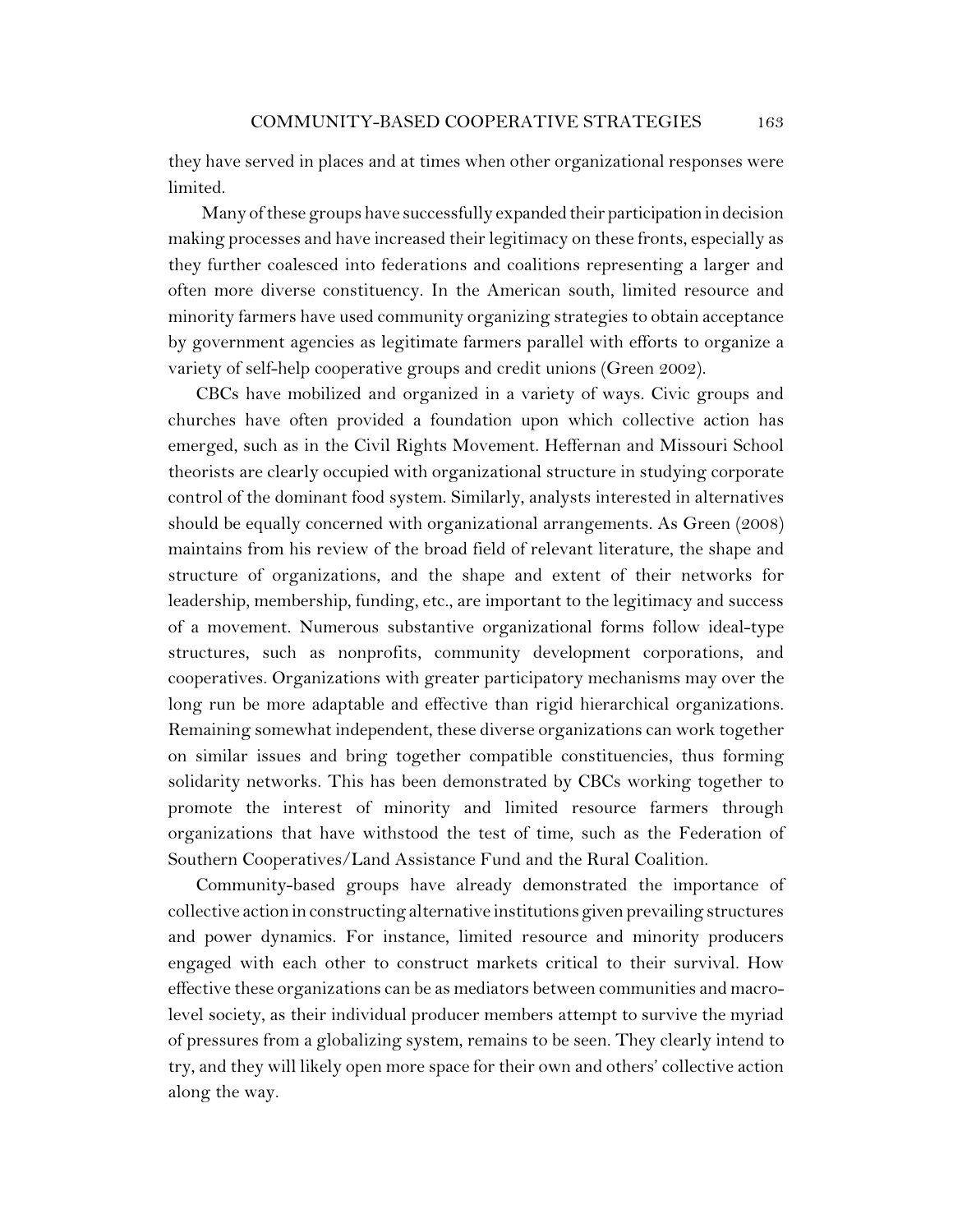Going beyond the achievements realized by CBCs over the past several decades, thinking about the legacy and hope for change they provide is also important, which was our primary motivation in writing this article. This final point leads us to the conclusion offered by Hendrickson and Heffernan (2001:23) in their assessment of community-based alternatives: "The true measure of these alternatives is the inspiration they give to others to think there might actually be an alternative vision of how we can  $be$  in the food system" (emphasis in the original). For the limited resource and minority producers organizing community-based cooperatives, this entails breaking the bondage of the dominant system to construct something that is better for everyone.

#### REFERENCES

- Allen, Patricia. 2004. *Together at the Table: Sustainability and Sustenance in the American Agrifood System.* University Park, PA: Penn State Press.
- Arce, Alberto. 1997. "Globalization and Food Objects." *International Journal of Sociology of Agriculture and Food* 6:77–108.
- Bhattacharyya, Jnanabrata. 2004. "Theorizing Community Development." *Journal of the Community Development Society* 34(2):5–34.
- Bebbington,Anthony. 1999."Capitals and Capabilities: A Framework for Analyzing Peasant Viability, Rural Livelihoods and Poverty." *World Development* 27:2021–44.
- Bethell, Thomas A. 1982. *Sumter County Blues: The Ordeal of the Federation of Southern Cooperatives*. Washington, D.C.: National Committee in Support of Community Based Organizations.
- Bonanno, Alessandro. 2009. "Sociology of Agriculture and Food Beginning and Maturity: the Contribution of the Missouri School (1976-1994)." *Southern Rural Sociology* 24(2): *this issue.*
- Bonanno, Alessandro and Douglas H. Constance. 2001. "Globalization, Fordism, and Post-Fordism in Agriculture and Food: A Critical Review of the Literature." *Culture and Agriculture* 23(2):1–18.
- Buechler, Steven M. 2000. *Social Movements in Advanced Capitalism: The Political Economy and Cultural Construction of Social Activism.* New York, NY: Oxford University Press.
- De Haan, Leo J. 2000. "Globalization, Localization and Sustainable Livelihood." *Sociologia Ruralis* 40:339–65.
- De Haan, Leo and Annelies Zoomers. 2005. "Exploring the Frontier of Livelihoods Research." *Development and Change* 36:27–47.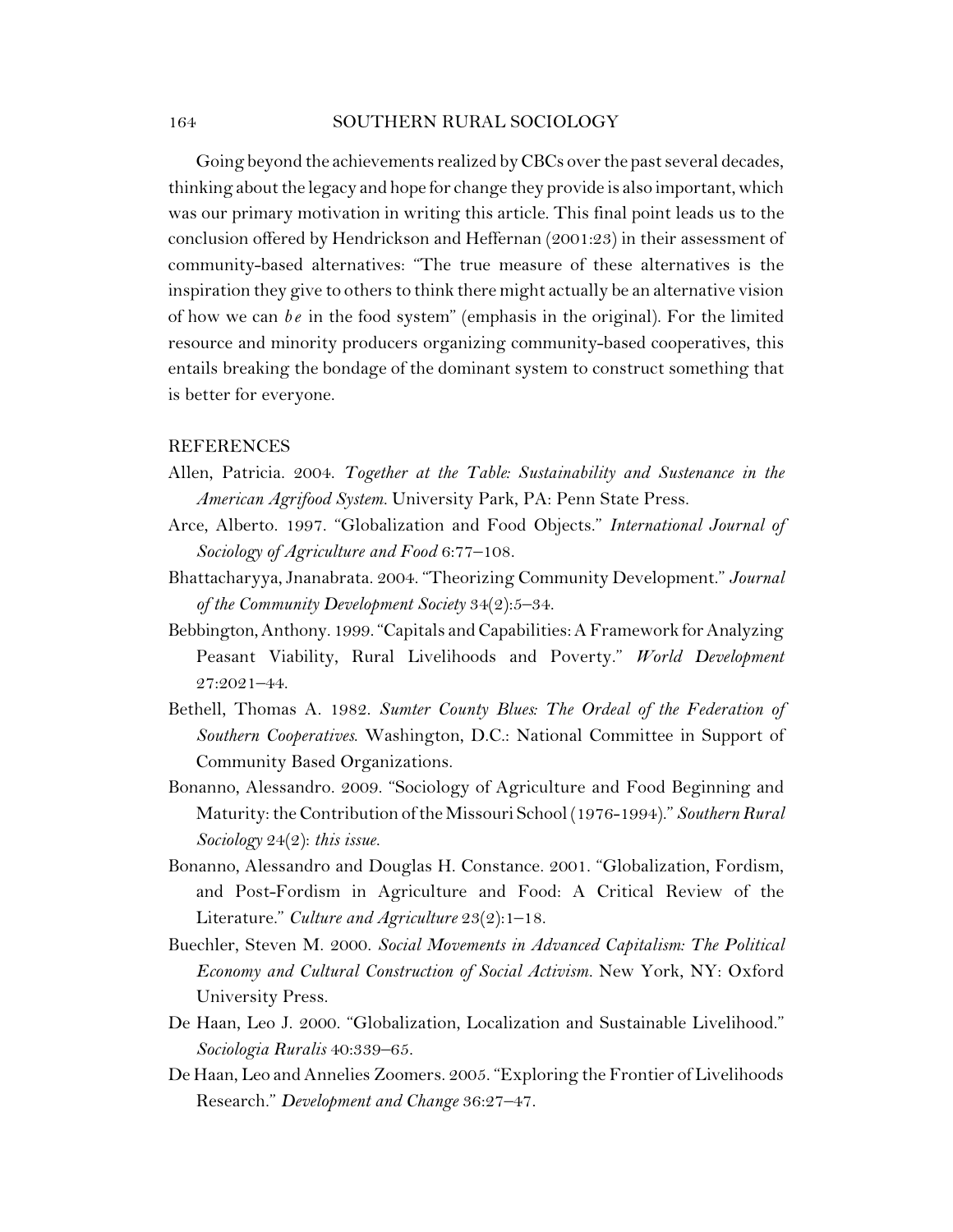- DiMaggio, Paul J. and Walter W. Powell. 1983. "The Iron Cage Revisited: Institutional Isomorphism and Collective Rationality in Organizational Fields." *American Sociological Review* 48(2):147–60.
- Fite, Gilbert C. 1984. *Cotton Fields No More: Southern Agriculture, 1865–1980.* Lexington, KY: University Press of Kentucky.
- Friedmann, Harriet. 1995. "The International Political Economy of Food: A Global Crisis." *International Journal of Health Services* 25(3):511–38.
- Friedmann, Harriet and Philip McMichael. 1989. "Agriculture and the State System." *Sociologia Ruralis* 29(2):93–117.
- Gilbert, Jess, Gwen Sharp, and M. Sindy Felin. 2002. "The Loss and Persistence of Black-Owned Farms and Farmland: A Review of the Research Literature and Its Implications." *Southern Rural Sociology* 18(2):1-30.
- Goldschmidt, Walter. 1947. *As You Sow.* Glencoe, IL: The Free Press.
- Green, John J. 2001. *Developing Programs from the Grassroots: Assessing the Needs and Interests of Limited Resource Farmers.* Working Paper Number 1, Program Responsiveness Series. Missouri Action Research Connection, University of Missouri-Columbia. (Available at http://ntweb.deltastate.edu/vp\_academic/ jgreen/ RCMARCFocusGroupReportJuly2002.pdf)
	- \_\_\_\_\_\_\_. 2002. "Community-Based Cooperatives and Networks: Participatory Social Movement Assessment of Four Organizations." PhD dissertation, Department of Rural Sociology, University of Missouri, Columbia, MO.
	- \_\_\_\_\_\_\_. 2008. "Community Development as a Social Movement: A Contribution to Models of Practice." *Community Development* 39(1):50–62.
- Green, John J., Eleanor Green and Emily Weaver. Forthcoming. "Community-Based Agricultural Cooperatives." *Mississippi Encyclopedia.* Jackson, MS: The University Press of Mississippi.
- Green, John J. and Anna M. Kleiner. 2009. "Exploring Global Agri-Food Politics and the Position of Limited Resource Producers in the United States." Pp. 313–33 in *The Politics of Globalization,* edited by S. Dasgupta. Thousand Oaks, CA: Sage Publications.
- Green, John J. and J. Sanford Rikoon. 2003. *The Rural Coalition/Coalición Rural: Assessment of a Network in the Community-BasedCooperative Movement.* A Working Paper for the Rural Coalition/Coalición Rural, Washington, DC. (Also available at http://ntweb.deltastate.edu/vp\_academic/jgreen/ RC\_SOCIAL\_MOVEMENT\_PAPER.pdf.pdf)
- Grim, Valerie. 1995. "The Politics of Inclusion: Black Farmers and the Quest for Agribusiness Participation, 1945-1990s." *Agricultural History* 69(2):257–71.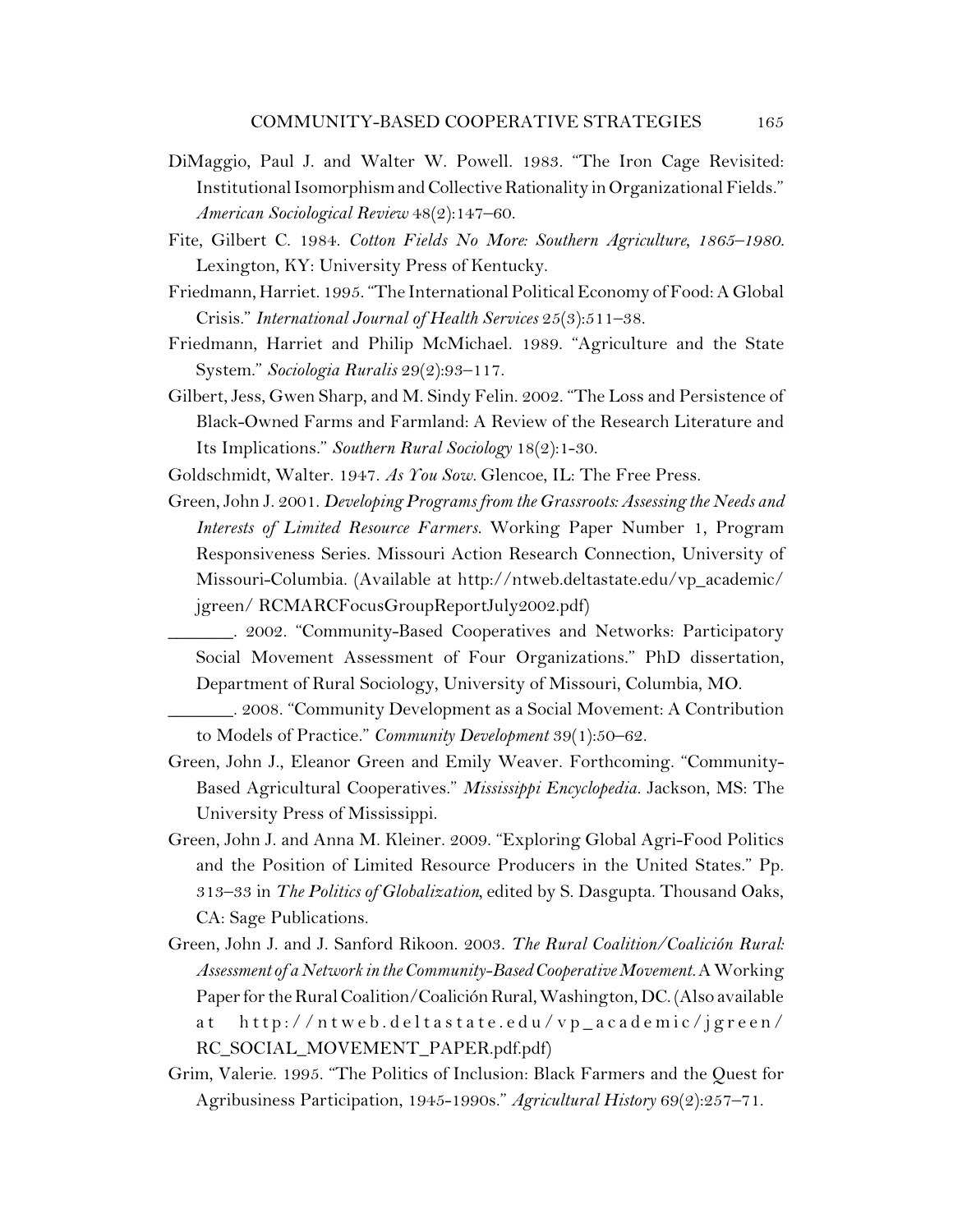- Hall, Anthony and James Midgley. 2004. *Social Policy for Development.* Thousand Oaks, CA: Sage Publications.
- Heffernan, William. 1972. "Sociological Dimensions of Agricultural Structures in the United States." *Sociologia Ruralis* 12(3/4): 481–99.
- Heffernan, William, Mary Hendrickson and Robert Gronski. 1999. *Consolidation in the Food and Agriculture System.* Washington, D.C.: National Farmers Union.
- Hendrickson, Mary. 1997. "The Kansas City Food Circle: Challenging the Global Food System." PhD dissertation, Department of Rural Sociology, University of Missouri, Columbia, MO.
- Hendrickson, Mary and William Heffernan. 2001. "Opening Spaces through Relocalization: Opportunities Provided by the Failures of the Globalized Industrialized Food System." Presented at the Rethinking Food Production-Consumption Workshop, Santa Cruz, CA.
	- \_\_\_\_\_\_\_. 2002. "Opening Spaces through Relocalization: Locating Potential Resistance in the Weaknesses of the Global Food System." *Sociologia Ruralis* 42(4):347–69.
- Hendrickson, Mary, William Heffernan, Philip Howard, and Judith Heffernan. 2001. *Consolidation in Food Retailing and Dairy: Implications for Farmers and Consumers.* Washington, D.C.: National Farmers Union.
- Hoppe, Robert A., Penni Korb, Erik J. O'Donoghue, and David E. Banker. 2007. *Structure and Finances of U.S. Farms: Family Farm Report*. U.S. Department of Agriculture Economic Information Bulletin Number 24. Washington, DC: U.S. Department of Agriculture.
- Jones, Hezekiah S. 1994. "Federal Agricultural Policies: Do Black Farm Operators Benefit?" *The Review of Black Political Economy* 22(4):25–50.
- Kleiner, Anna M. 2004. "Measuring the Impacts of Large-Scale Swine Operations on Quality of Life in Rural Communities: A Test of Unit of Analysis." PhD dissertation,Department ofRural Sociology, University of Missouri, Columbia, MO.
- Kleiner, Anna M. and John J. Green. 2008. "Expanding the Marketing Opportunities and Sustainable Production Potential for Minority and Limited-Resource Agricultural Producers in Louisiana and Mississippi." *Southern Rural Sociology* 23(1):149–69.
- Long, Norman and Long. 1992. *Battlefields of Knowledge.* London, UK: Routledge.
- Marable, Manning. 1979. "The Land Question in Historical Perspective: The Economics of Poverty in the Blackbelt South, 1865–1920." Pp. 3–24 in *The Black Rural Landowner–Endangered Species: Social, Political, and Economic*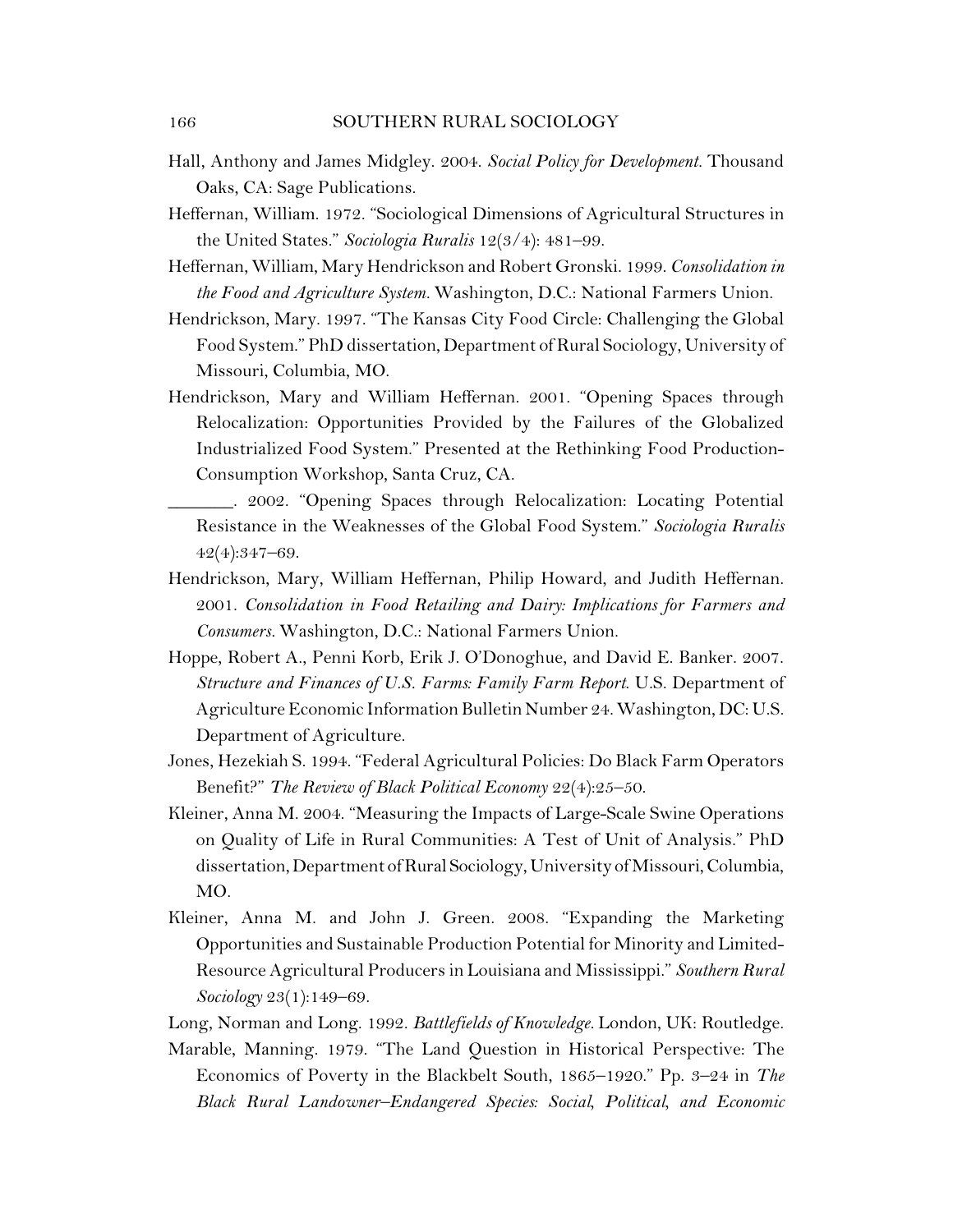*Implications*, edited by L. McGee and R. Boone. Westport, CT: Greenwood Press.

- Marshall, Ray and Lamond Godwin. 1971. *Cooperatives and Rural Poverty in the South*. Baltimore, MD: The Johns Hopkins Press.
- McAdam, Douglas. 1999. *Political Process and the Development of Black Insurgency, 1930–1970.* Chicago, IL: University of Chicago Press.
- McAdam, Douglas, John D. McCarthy and Mayer N. Zald. 1996. *Comparative Perspectives on Social Movements: Political Opportunities, Mobilizing Structures and Cultural Framings*. Cambridge, UK: Cambridge University Press.
- McKnight, Al. 1992. "Why the Cooperative Movement?" *Federation of Southern* Cooperatives/Land Assistance Fund  $25<sup>th</sup>$  Anniversary Annual Report. East Point, GA: Federation of Southern Cooperatives/Land Assistance Fund.
- McMichael, Philip. 1996. "Globalization: Myths and Realities." *Rural Sociology*  $61(1):25-55.$ 
	- \_\_\_\_\_\_. 2008. *Development and Social Change: A Global Perspective.* Thousand Oaks, CA: Pine Forge Press.
- Pigford v. Glickman 185 F.R.D. 82 (D.D.C. 1999).
- Ransom, Elizabeth. 2007. "The Rise of Agricultural Animal Welfare Standards as UnderstoodThrough a Neo-InstitutionalLens."*International Journal of Sociology of Agriculture and Food* 15(3):26–44.
- Reynolds, Bruce. 2003. *Black Farmers in America, 1865–2000: The Pursuit of Independent Farming and the Role of Cooperatives*. Washington, DC: U.S. Department of Agriculture.
- Stiglitz, Joseph. 2006. *Making Globalization Work.* New York, NY: W.W. Norton.
- Ulmer, Al. 1969. *Cooperatives and Poor People in the South*. Atlanta, GA: Southern Regional Council.
- UnitedStates Department of Agriculture (USDA), Civil Rights Action Team. 1997. *Civil Rights at the U.S. Department of Agriculture.* Washington, DC: U.S. Government Printing Office.
- United States Department of Agriculture (USDA), National Commission on Small Farms. 1998. *A Time to Act: A Report of the USDA National Commission on Small Farms.* Washington, DC: U.S. Government Printing Office.
- Wood, Spencer D. and Jess Gilbert. 1998. *Re-Entering African American Farmers: Recent Trends and a Policy Rationale.* Madison, WI: Land Tenure Center, University of Wisconsin.